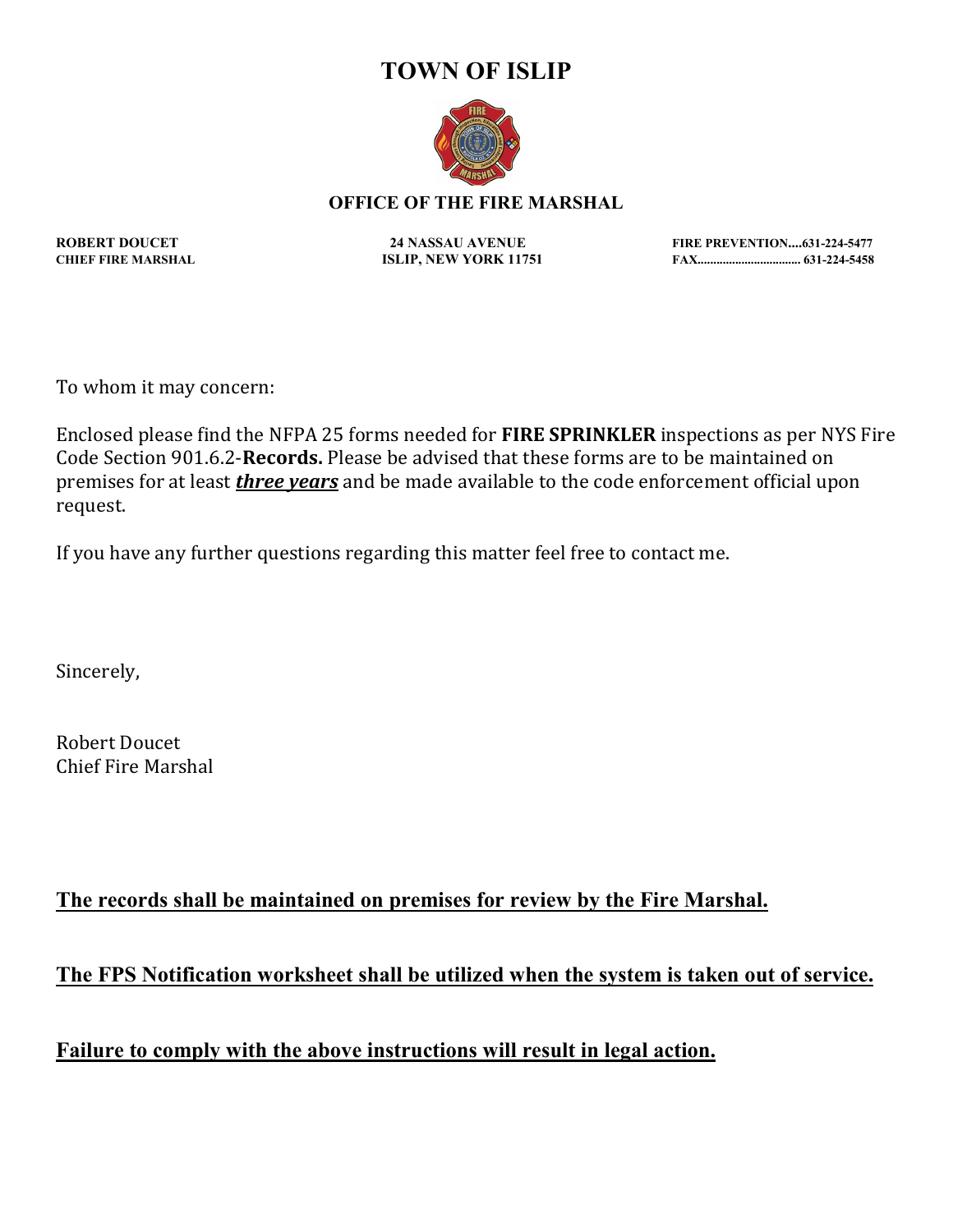

| General                                                                              |                          |                                   |
|--------------------------------------------------------------------------------------|--------------------------|-----------------------------------|
|                                                                                      |                          |                                   |
|                                                                                      |                          |                                   |
|                                                                                      |                          |                                   |
| $\Box$ Wet<br>Type of sprinkler system                                               | $\Box$ Dry               | $\Box$ Deluge<br>$\Box$ Preaction |
|                                                                                      |                          | $\Box$ No                         |
| Is building fully sprinklered?<br>Is entire sprinkler system in service?             | $\Box$ Yes<br>$\Box$ Yes | $\Box$ No                         |
| Has sprinkler system been modified since last inspection?                            | $\Box$ Yes               | $\Box$ No                         |
| <b>Valves</b>                                                                        |                          |                                   |
| How are valves supervised?<br>l l Seated                                             | $\Box$ Locked            | $\Box$ Tamper switch              |
| Are valves indentified with signs?                                                   | $\Box$ Yes               | $\Box$ No                         |
| Water Supply (See Chapter 9 of this manual.)                                         |                          |                                   |
|                                                                                      |                          |                                   |
| Are reservoirs, tanks, or pressure tanks in good condition?                          | $\Box$ Yes               | $\Box$ No                         |
| Pumps (See Chapter 8 of this manual.)                                                |                          |                                   |
| $\Box$ Diesel<br>Is fire pump                                                        | $\Box$ Electric          | $\Box$ Gasoline<br>$\Box$ None?   |
|                                                                                      |                          |                                   |
| Is pump in good condition?                                                           | $\Box$ Yes               | $\Box$ No                         |
| <b>Fire Department Connections</b>                                                   |                          |                                   |
| Location<br>Are identification signs provided?                                       | □ Yes                    | $\Box$ No                         |
| <b>Wet Systems</b>                                                                   |                          |                                   |
| Is building adequately heated?                                                       | Yes                      | No<br>$\Box$                      |
| Is system hydraulically calculated?                                                  | Yes                      | <b>No</b><br>$\perp$              |
| If yes, is hydraulic information sign provided at valve?                             | $\Box$ Yes               | $\Box$ No                         |
| Dry Systems                                                                          |                          |                                   |
| Is dry pipe valve in heated room?                                                    | Yes                      | $\Box$ No                         |
| Does heated room have low-temperature alarm?                                         | $\Box$ Yes               | $\Box$ No                         |
| Deluge System (See Chapter 1 of this manual for discussion of detection systems.)    |                          |                                   |
| Preaction System (See Chapter 1 of this manual for discussion of detection systems.) |                          |                                   |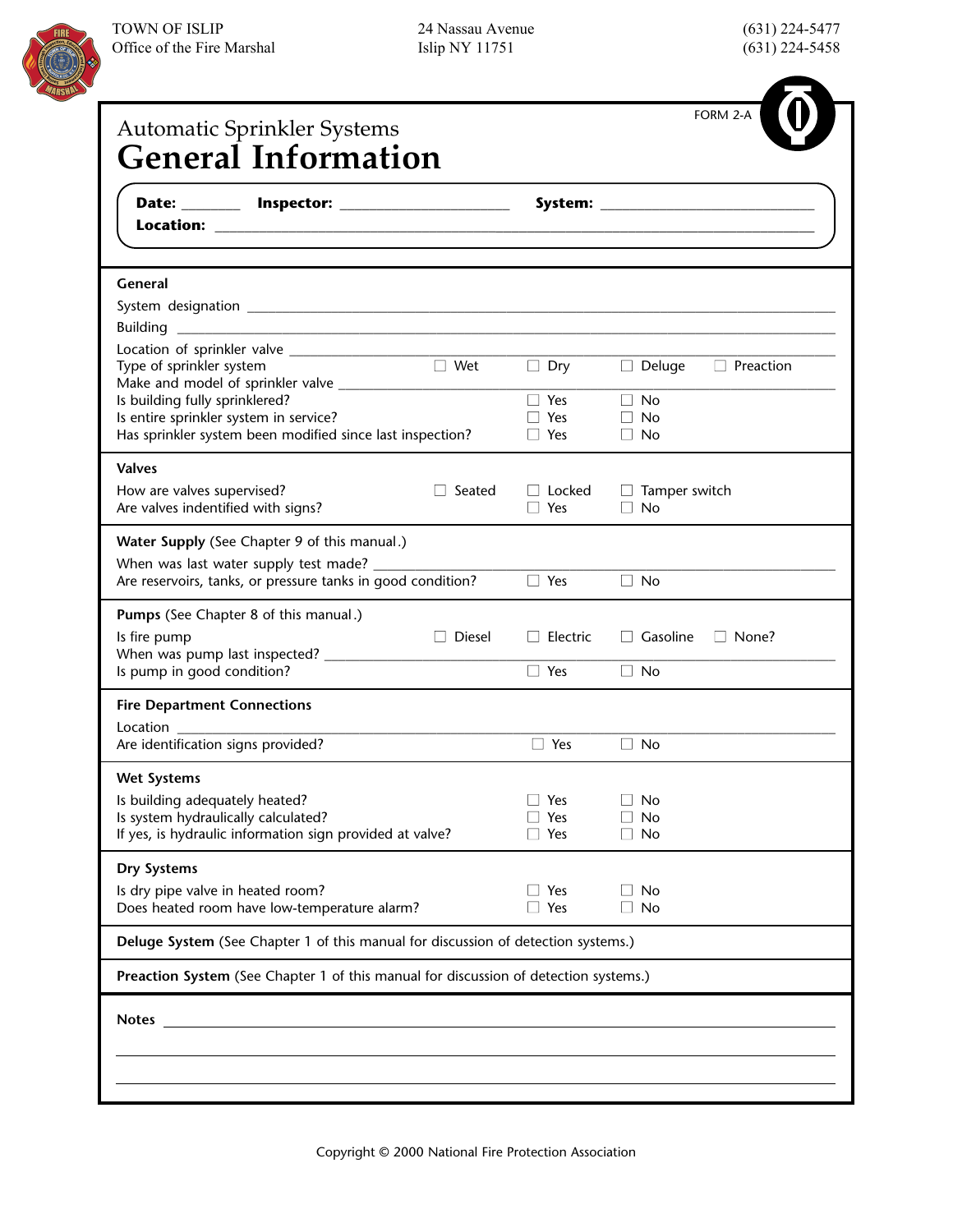# Automatic Sprinkler Systems

FORM 2-B

## **Weekly Inspection**

This form covers a 6-month period.

| Year:     | .<br>system: |  |
|-----------|--------------|--|
| Location: |              |  |

1. If valves are sealed, note "yes" in this block. If any are not sealed, reseal and note "resealed" in this block.

2. If all sprinklers are in good condition and storage is maintained at least 18 in. (46 cm) below the sprinklers, note "yes" in block. If not, see that corrections are made and briefly describe under "notes."

3.–6. Record pressure readings in psi (bar). A loss of more than 10% should be investigated.

7. Record any notes about the system that the inspector believes to be significant. Place a number in this box and number the corresponding note on reverse.

| <b>Date</b> | Inspector | Valves<br>Sealed (1) | Sprinklers<br>OK (2) | Alarm<br>Valve<br>OK(3) | Dry Pipe<br>Valve (4)<br>Air<br>Water Air<br>Press. Press. | Preaction<br>Valve $(5)$<br>Water<br>Press. Press. | Deluge<br>Valve Water<br>Pressure (6) | Notes (7) |
|-------------|-----------|----------------------|----------------------|-------------------------|------------------------------------------------------------|----------------------------------------------------|---------------------------------------|-----------|
|             |           |                      |                      |                         |                                                            |                                                    |                                       |           |
|             |           |                      |                      |                         |                                                            |                                                    |                                       |           |
|             |           |                      |                      |                         |                                                            |                                                    |                                       |           |
|             |           |                      |                      |                         |                                                            |                                                    |                                       |           |
|             |           |                      |                      |                         |                                                            |                                                    |                                       |           |
|             |           |                      |                      |                         |                                                            |                                                    |                                       |           |
|             |           |                      |                      |                         |                                                            |                                                    |                                       |           |
|             |           |                      |                      |                         |                                                            |                                                    |                                       |           |
|             |           |                      |                      |                         |                                                            |                                                    |                                       |           |
|             |           |                      |                      |                         |                                                            |                                                    |                                       |           |
|             |           |                      |                      |                         |                                                            |                                                    |                                       |           |
|             |           |                      |                      |                         |                                                            |                                                    |                                       |           |
|             |           |                      |                      |                         |                                                            |                                                    |                                       |           |
|             |           |                      |                      |                         |                                                            |                                                    |                                       |           |
|             |           |                      |                      |                         |                                                            |                                                    |                                       |           |
|             |           |                      |                      |                         |                                                            |                                                    |                                       |           |
|             |           |                      |                      |                         |                                                            |                                                    |                                       |           |
|             |           |                      |                      |                         |                                                            |                                                    |                                       |           |
|             |           |                      |                      |                         |                                                            |                                                    |                                       |           |
|             |           |                      |                      |                         |                                                            |                                                    |                                       |           |
|             |           |                      |                      |                         |                                                            |                                                    |                                       |           |
|             |           |                      |                      |                         |                                                            |                                                    |                                       |           |
|             |           |                      |                      |                         |                                                            |                                                    |                                       |           |
|             |           |                      |                      |                         |                                                            |                                                    |                                       |           |
|             |           |                      |                      |                         |                                                            |                                                    |                                       |           |
|             |           |                      |                      |                         |                                                            |                                                    |                                       |           |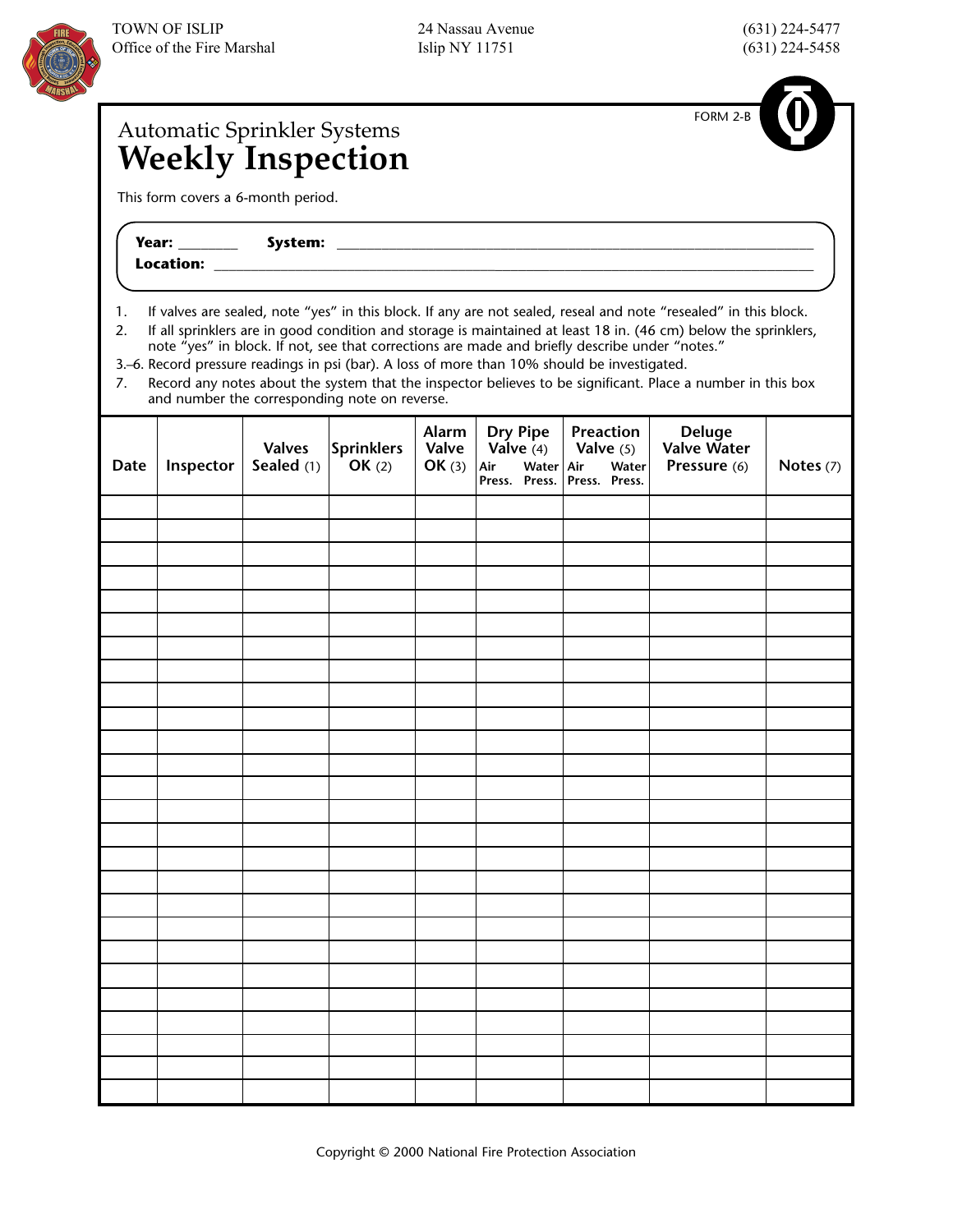

FORM 2-C

## Automatic Sprinkler Systems **Monthly Inspection**

This form covers a 1-year period.

**Year: \_\_\_\_\_\_\_\_ System: \_\_\_\_\_\_\_\_\_\_\_\_\_\_\_\_\_\_\_\_\_\_\_\_\_\_\_\_\_\_\_\_\_\_\_\_\_\_\_\_\_\_\_\_\_\_\_\_\_\_\_\_\_\_\_\_\_\_\_\_\_\_\_\_** Location: \_

- 1. Confirm valves are open. If valves are locked, note "yes" in this block. If any are not locked, relock and note "relocked" in this block.
- 2. Inspect alarm valves to assure no leakage from retard chamber or alarm drains and no physical damage. Confirm that trim valves are in appropriate closed or open position.
- 3. Assure there is proper number and type of sprinklers and a sprinkler wrench.
- 4. Check for physical damage and that electrical connections are secure.
- 5. Record pressure readings in psi (bar). A loss of more than 10% should be investigated.
- 6. Record any notes about the system that the inspector believes to be significant. Place a number in this block and number the corresponding note at the end of the inspection form.

| <b>Date</b> | Inspector | Valves Open,<br>Locked, or<br>Tamper (1) | Alarm<br>Valves (2) | Spare<br>Sprinklers (3) | Alarm<br>Devices (4) | Water<br>Pressure (5) | Notes (6) |
|-------------|-----------|------------------------------------------|---------------------|-------------------------|----------------------|-----------------------|-----------|
|             |           |                                          |                     |                         |                      |                       |           |
|             |           |                                          |                     |                         |                      |                       |           |
|             |           |                                          |                     |                         |                      |                       |           |
|             |           |                                          |                     |                         |                      |                       |           |
|             |           |                                          |                     |                         |                      |                       |           |
|             |           |                                          |                     |                         |                      |                       |           |
|             |           |                                          |                     |                         |                      |                       |           |
|             |           |                                          |                     |                         |                      |                       |           |
|             |           |                                          |                     |                         |                      |                       |           |
|             |           |                                          |                     |                         |                      |                       |           |
|             |           |                                          |                     |                         |                      |                       |           |
|             |           |                                          |                     |                         |                      |                       |           |
| Notes _     |           |                                          |                     |                         |                      |                       |           |
|             |           |                                          |                     |                         |                      |                       |           |
|             |           |                                          |                     |                         |                      |                       |           |
|             |           |                                          |                     |                         |                      |                       |           |

 $Y = Satisfactory$   $N =$  Unsatisfactory (explain below)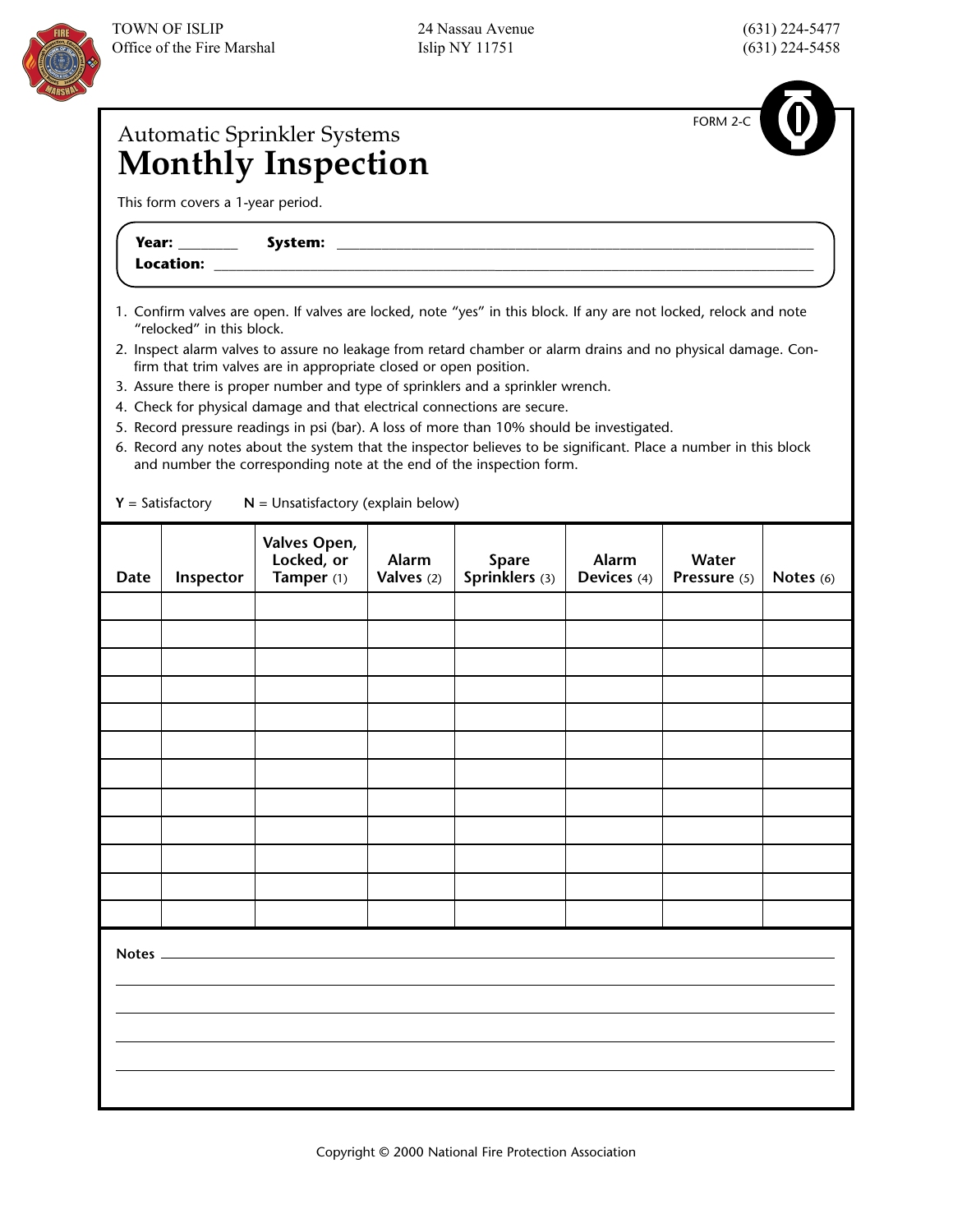

| Automatic Sprinkler Systems<br><b>Quarterly Inspection and Tests</b>                                                                                                                                                                                                                                                                                                                                                         | FORM 2-D |  |
|------------------------------------------------------------------------------------------------------------------------------------------------------------------------------------------------------------------------------------------------------------------------------------------------------------------------------------------------------------------------------------------------------------------------------|----------|--|
|                                                                                                                                                                                                                                                                                                                                                                                                                              |          |  |
| $Y = Satisfactory$<br>$N =$ Unsatisfactory (explain below)                                                                                                                                                                                                                                                                                                                                                                   |          |  |
| Date                                                                                                                                                                                                                                                                                                                                                                                                                         |          |  |
| Inspector                                                                                                                                                                                                                                                                                                                                                                                                                    |          |  |
| <b>Main Drain Test</b><br>Record the static water supply pressure in psi (bar) as indicated on the lower pressure gauge.<br>Open the main drain and allow water flow to stabilize.<br>Record the residual water supply pressure while water is flowing from the 2-in. (51-mm) main<br>drain as indicated on the lower pressure gauge in psi (bar).<br>Close the main drain (slowly).                                         |          |  |
| <b>Fire Department Connections</b><br>Verify connection is visible and accessible, not damaged, caps or plugs are in place, identifica-<br>tion sign is in place, and automatic drain is working properly.                                                                                                                                                                                                                   |          |  |
| Wet Pipe System Flow Alarm<br>Test water-flow alarms by opening the inspector's test valve. (Notify alarm company to avoid<br>false alarms.)                                                                                                                                                                                                                                                                                 |          |  |
| Dry Pipe Priming Level<br>Check dry priming water level by opening the test valve and checking for a small amount of<br>water to discharge. If no water flows out of the test line, add priming water.                                                                                                                                                                                                                       |          |  |
| Dry Pipe System Low-Air-Pressure Alarm<br>Close the water supply valve and carefully open inspector's test valve to reduce air pressure<br>slowly. (Do not reduce air pressure sufficiently to trip the dry pipe valve.) Confirm operation of<br>low-pressure alarm, record air pressure at which low-pressure alarm activated, close inspector<br>test, allow air pressure to rise to normal, then open water supply valve. |          |  |
| Dry Pipe System Flow Alarm<br>Open the alarm bypass valve. (Notify alarm company to avoid false alarms.)                                                                                                                                                                                                                                                                                                                     |          |  |
| <b>Quick-Opening Device</b><br>Test in accordance with manufacturer's instructions.                                                                                                                                                                                                                                                                                                                                          |          |  |
| <b>Preaction System Flow Alarm</b><br>Open the alarm bypass valve. (Notify alarm company to avoid false alarms.)                                                                                                                                                                                                                                                                                                             |          |  |
| Deluge System Flow Alarm<br>Open the alarm bypass valve. (Notify alarm company to avoid false alarms.)                                                                                                                                                                                                                                                                                                                       |          |  |
| <b>Control Valves</b><br>Close valves and reopen until spring or tension is felt—back valve $1/4$ turn.                                                                                                                                                                                                                                                                                                                      |          |  |
| <b>Hydraulic Nameplate</b><br>If system was hydraulically calculated, assure nameplate is legible and securly attached<br>to riser.                                                                                                                                                                                                                                                                                          |          |  |
| <b>Notes</b><br>Record any notes about the system that the inspector believes to be significant. Place a num-<br>ber in this block and number the corresponding note on the reverse of this form.                                                                                                                                                                                                                            |          |  |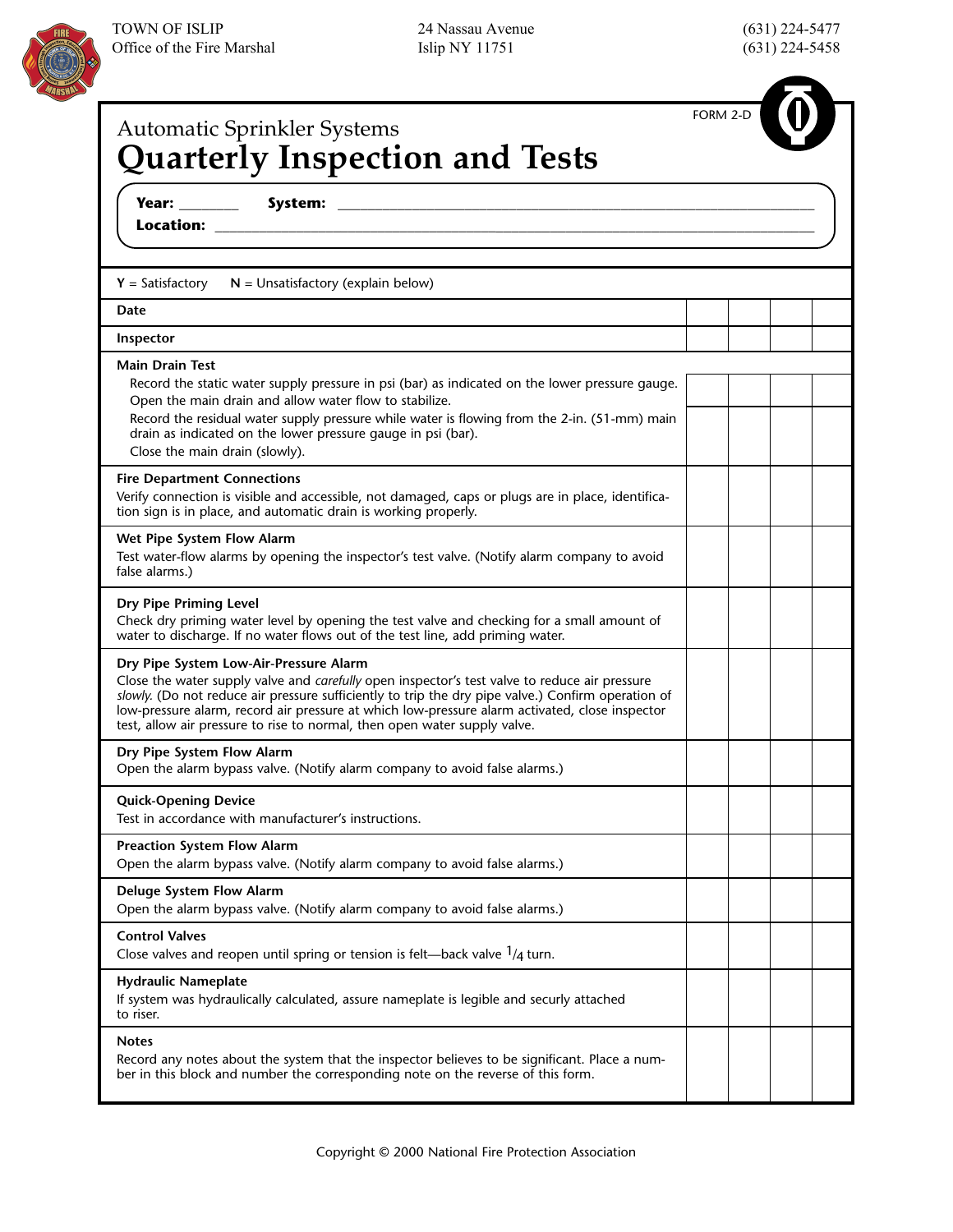



| FORM 2-E<br><b>Automatic Sprinkler Systems</b>                                                                                                                            |
|---------------------------------------------------------------------------------------------------------------------------------------------------------------------------|
| <b>Semi-Annual Inspection and Tests</b>                                                                                                                                   |
| This form covers a 1-year period.                                                                                                                                         |
|                                                                                                                                                                           |
| $Y = Satisfactory$<br>$N =$ Unsatisfactory (explain below)<br>$N/A = Not applicable$                                                                                      |
| Date                                                                                                                                                                      |
| Inspector                                                                                                                                                                 |
| <b>Cold-Weather Valves</b>                                                                                                                                                |
| Cold-weather valve, if used, should be closed before freezing weather, and pip-<br>ing drained. Valve should be opened in Spring. Use "O" for open-"C" for<br>closed.     |
| Dry Pipe Systems                                                                                                                                                          |
| Test quick-opening devices and accelerators, if provided.                                                                                                                 |
| Low-point drains should be drained thoroughly before cold weather and after<br>any system trip.                                                                           |
| <b>Deluge System</b>                                                                                                                                                      |
| Test fire detection system for proper operation (see Chapter 1 of this manual).                                                                                           |
| <b>Preaction System</b>                                                                                                                                                   |
| Test fire detection system for proper operation (see Chapter 1 of this manual).                                                                                           |
| <b>Notes</b><br>Record any notes about the system that the inspector believes to be significant.<br>Place a number in this block and number the corresponding note below. |
| <b>Notes</b>                                                                                                                                                              |
|                                                                                                                                                                           |
|                                                                                                                                                                           |
|                                                                                                                                                                           |
|                                                                                                                                                                           |
|                                                                                                                                                                           |
|                                                                                                                                                                           |
|                                                                                                                                                                           |
|                                                                                                                                                                           |
|                                                                                                                                                                           |
|                                                                                                                                                                           |
|                                                                                                                                                                           |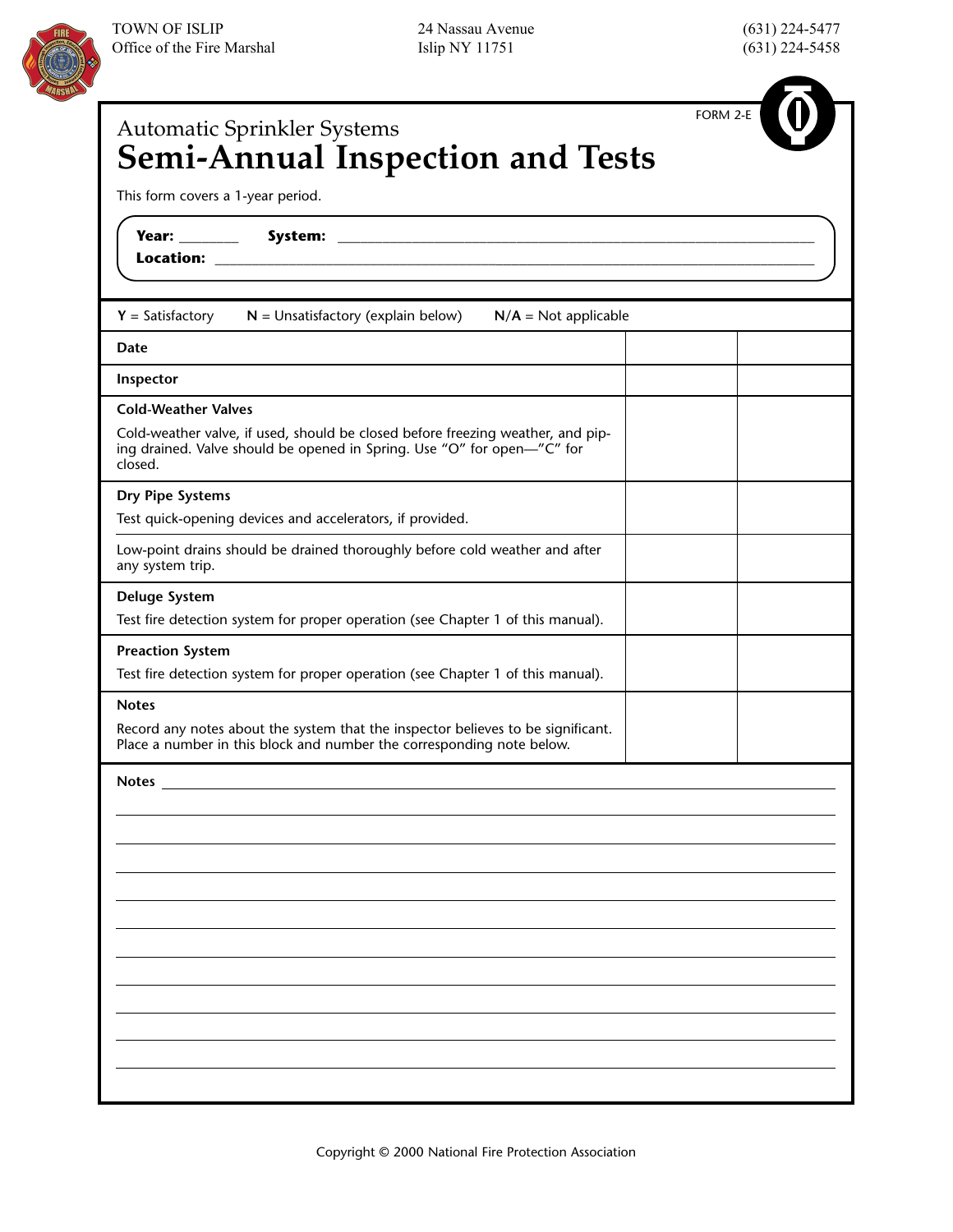|                                                                               | <b>Automatic Sprinkler Systems</b><br><b>Annual Inspection and Tests</b>           |                                                                                                   | FORM 2-F |
|-------------------------------------------------------------------------------|------------------------------------------------------------------------------------|---------------------------------------------------------------------------------------------------|----------|
|                                                                               |                                                                                    | the control of the control of the control of the control of the control of the control of         |          |
| $Y = Satisfactory$                                                            | $N =$ Unsatisfactory (explain on reverse)                                          | $N/A = Not applicable$                                                                            |          |
| <b>General Condition</b><br>good condition.                                   |                                                                                    | Inspect sprinklers, sprinkler piping, pipe, hangers, and seismic braces to make sure they are in  |          |
| Verify supply of spare sprinklers.                                            |                                                                                    |                                                                                                   |          |
| Freezing<br>kler piping to freezing temperatures.                             |                                                                                    | Before freezing weather, inspect building to assure exterior wall openings will not expose sprin- |          |
| <b>Test Antifreeze</b><br>level. Record freezing point.                       |                                                                                    | Wet pipe systems with antifreeze solution should have the solution checked for proper freeze      |          |
| <b>Maintain Valves</b>                                                        |                                                                                    | Valves should be maintained, including exercising each valve and lubricating each valve stem.     |          |
| <b>Clean Strainers</b>                                                        | Shut the water supply valve and remove the strainer for thorough cleaning.         |                                                                                                   |          |
| Dry Pipe System<br>dry pipe valve trips.                                      |                                                                                    | Trip test the dry pipe valve. Record the time from opening the inspector's test valve until the   |          |
| Internally inspect dry pipe valve.                                            |                                                                                    |                                                                                                   |          |
|                                                                               | Test air pressure maintenance device.                                              |                                                                                                   |          |
|                                                                               | Inspect/test low-temperature alarm in valve room (if provided).                    |                                                                                                   |          |
| <b>Preaction Sprinkler System</b>                                             | Trip test the preaction system. (Refer to manufacturer's instructions.)            |                                                                                                   |          |
| Internally inspect preaction valve.                                           |                                                                                    |                                                                                                   |          |
|                                                                               | Test automatic air pressure maintenance device (if provided) at time of trip test. |                                                                                                   |          |
|                                                                               | Inspect/test low-temperature alarm in valve room (if provided).                    |                                                                                                   |          |
| Deluge Sprinkler System                                                       | Trip test the deluge system. (Refer to manufacturer's instructions.)               |                                                                                                   |          |
|                                                                               | Record time from activation of detector until water is discharged.                 |                                                                                                   |          |
|                                                                               | Check to see that water discharge pattern is adequate.                             |                                                                                                   |          |
|                                                                               | Record water pressure at hydraulically most remote sprinkler.                      |                                                                                                   |          |
|                                                                               | Record water pressure at deluge valve.                                             |                                                                                                   |          |
| Internally inspect deluge valve.                                              |                                                                                    |                                                                                                   |          |
|                                                                               | Inspect/test low-temperature alarm (if provided).                                  |                                                                                                   |          |
| <b>Cooking Equipment Sprinklers</b><br>Replace sprinklers with fusible links. |                                                                                    |                                                                                                   |          |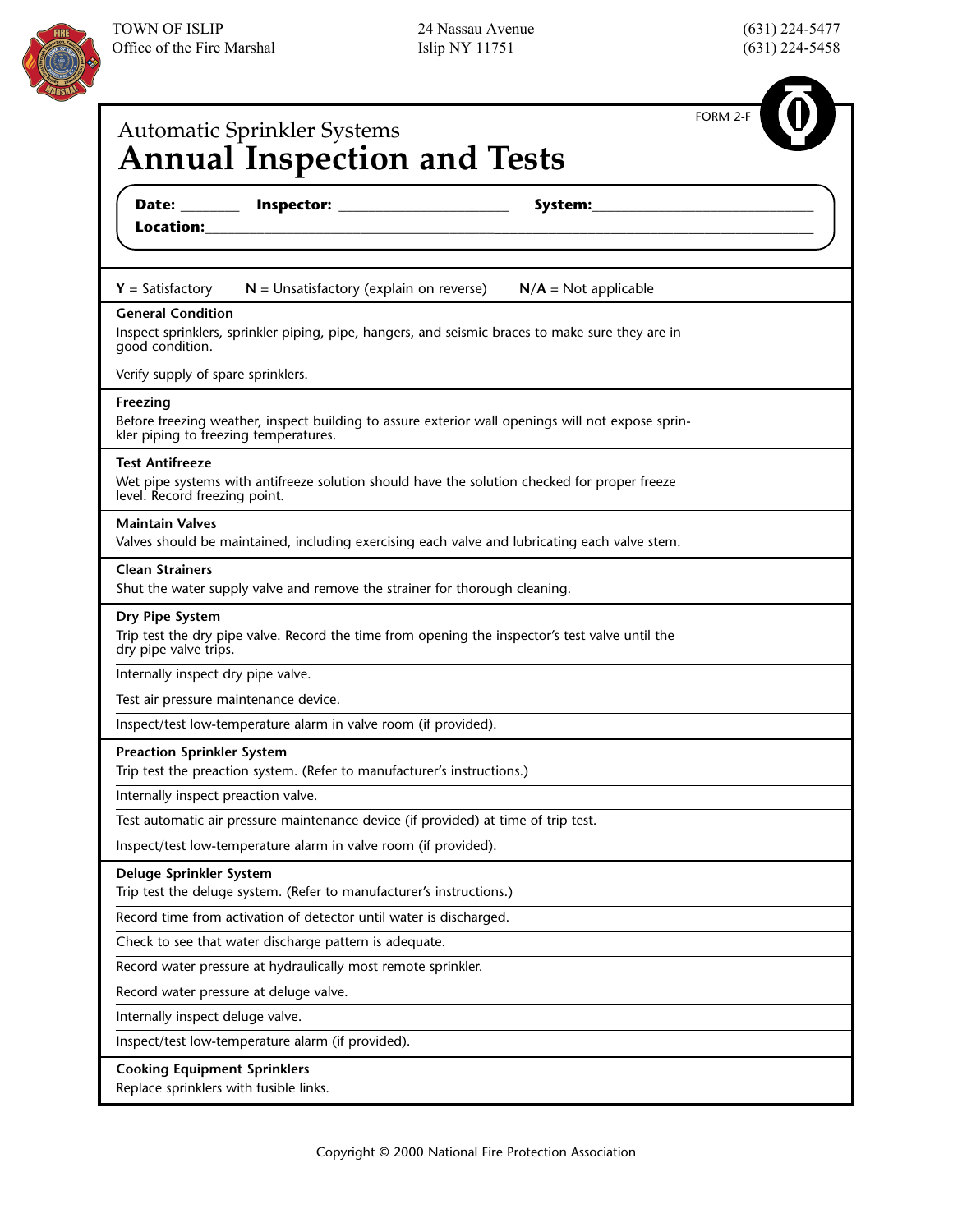

| Automatic Sprinkler Systems                                                                                             | FORM 2-G |
|-------------------------------------------------------------------------------------------------------------------------|----------|
| <b>5-Year Inspection</b>                                                                                                |          |
|                                                                                                                         |          |
| the control of the control of the control of the control of the control of                                              |          |
|                                                                                                                         |          |
| Alarm Valve Internal Inspection<br>Verify that all components operate properly, move freely, and are in good condition. |          |
| <b>Check Valve Internal Inspection</b>                                                                                  |          |
| Verify that all components operate properly, move freely, and are in good condition.                                    |          |
|                                                                                                                         |          |
|                                                                                                                         |          |
|                                                                                                                         |          |
|                                                                                                                         |          |
|                                                                                                                         |          |
|                                                                                                                         |          |
|                                                                                                                         |          |
|                                                                                                                         |          |
|                                                                                                                         |          |
|                                                                                                                         |          |
|                                                                                                                         |          |
|                                                                                                                         |          |
|                                                                                                                         |          |
|                                                                                                                         |          |
|                                                                                                                         |          |
|                                                                                                                         |          |
|                                                                                                                         |          |
|                                                                                                                         |          |
|                                                                                                                         |          |
|                                                                                                                         |          |
|                                                                                                                         |          |
|                                                                                                                         |          |
|                                                                                                                         |          |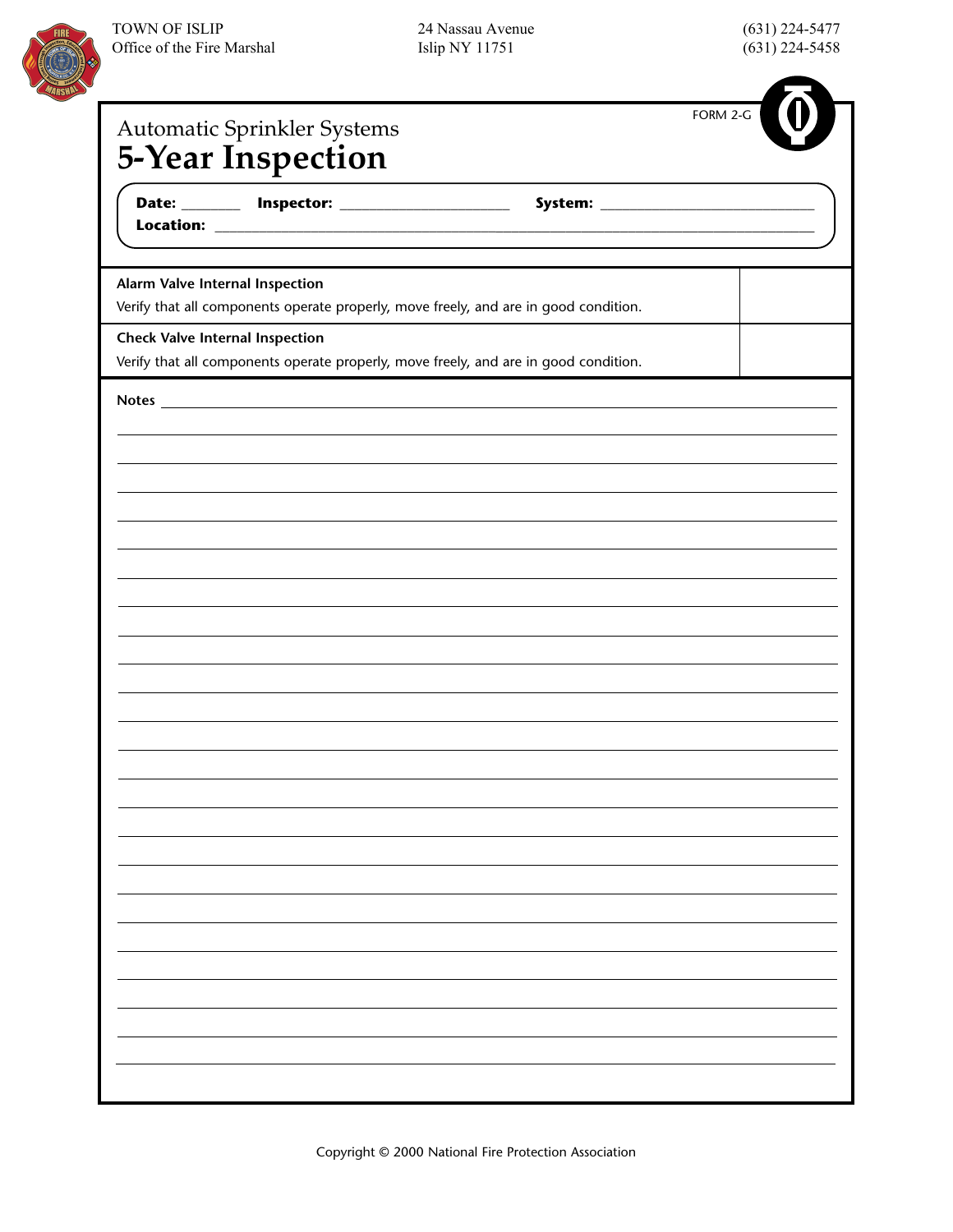

| (631) 224-5477 |
|----------------|
| (631) 224-5458 |

|                                    | <b>Automatic Sprinkler Systems</b>                                                                                                                                                                                                                |                                                                                                               | FORM 2-H |
|------------------------------------|---------------------------------------------------------------------------------------------------------------------------------------------------------------------------------------------------------------------------------------------------|---------------------------------------------------------------------------------------------------------------|----------|
| <b>3-Year Test</b>                 |                                                                                                                                                                                                                                                   |                                                                                                               |          |
|                                    | <u> 1989 - Johann Harry Barn, mars and de Branch and de Branch and de Branch and de Branch and de Branch and de B</u>                                                                                                                             |                                                                                                               |          |
|                                    | $Y = Satisfactory$ $N = Unsatisfactory (explain below)$                                                                                                                                                                                           |                                                                                                               |          |
| Dry Pipe Valve Full Flow Trip Test |                                                                                                                                                                                                                                                   |                                                                                                               |          |
|                                    | Trip test the dry pipe valve by opening the inspector's test valve. Allow water to flow<br>until clean water flows from the inspector's test connection. Record time from open-<br>ing inspector's test valve until water flows from test outlet. |                                                                                                               |          |
| <b>Notes</b>                       |                                                                                                                                                                                                                                                   |                                                                                                               |          |
|                                    |                                                                                                                                                                                                                                                   | Record any comments about the system that the inspector believes to be significant. _________________________ |          |
|                                    |                                                                                                                                                                                                                                                   |                                                                                                               |          |
|                                    |                                                                                                                                                                                                                                                   |                                                                                                               |          |
|                                    |                                                                                                                                                                                                                                                   |                                                                                                               |          |
|                                    |                                                                                                                                                                                                                                                   |                                                                                                               |          |
|                                    |                                                                                                                                                                                                                                                   |                                                                                                               |          |
|                                    |                                                                                                                                                                                                                                                   |                                                                                                               |          |
|                                    |                                                                                                                                                                                                                                                   |                                                                                                               |          |
|                                    |                                                                                                                                                                                                                                                   |                                                                                                               |          |
|                                    |                                                                                                                                                                                                                                                   |                                                                                                               |          |
|                                    |                                                                                                                                                                                                                                                   |                                                                                                               |          |
|                                    |                                                                                                                                                                                                                                                   |                                                                                                               |          |
|                                    |                                                                                                                                                                                                                                                   |                                                                                                               |          |
|                                    |                                                                                                                                                                                                                                                   |                                                                                                               |          |
|                                    |                                                                                                                                                                                                                                                   |                                                                                                               |          |
|                                    |                                                                                                                                                                                                                                                   |                                                                                                               |          |
|                                    |                                                                                                                                                                                                                                                   |                                                                                                               |          |
|                                    |                                                                                                                                                                                                                                                   |                                                                                                               |          |
|                                    |                                                                                                                                                                                                                                                   |                                                                                                               |          |
|                                    |                                                                                                                                                                                                                                                   |                                                                                                               |          |
|                                    |                                                                                                                                                                                                                                                   |                                                                                                               |          |
|                                    |                                                                                                                                                                                                                                                   |                                                                                                               |          |
|                                    |                                                                                                                                                                                                                                                   |                                                                                                               |          |
|                                    |                                                                                                                                                                                                                                                   |                                                                                                               |          |
|                                    |                                                                                                                                                                                                                                                   |                                                                                                               |          |